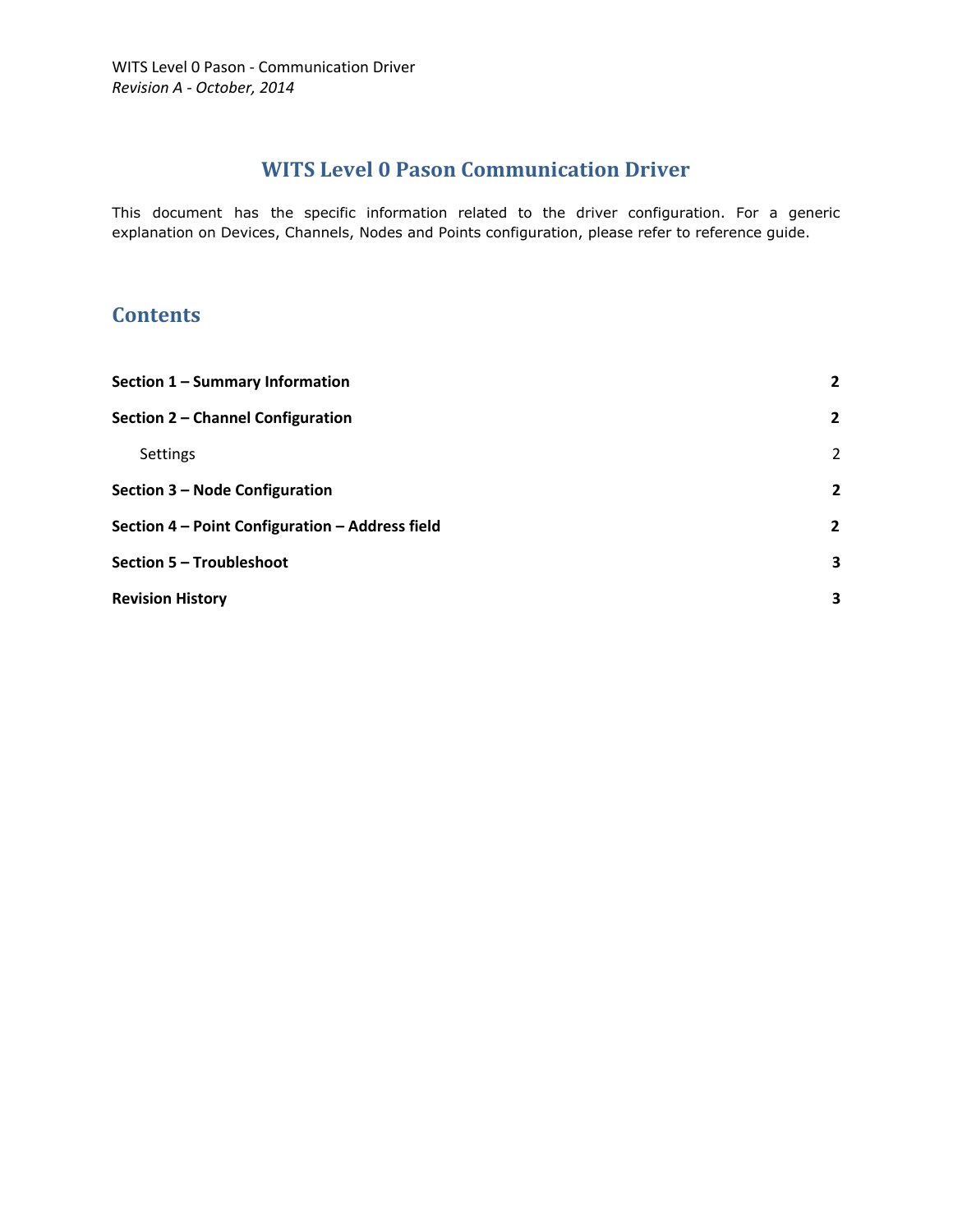### <span id="page-1-0"></span>**Section 1 – Summary Information**

**Communication Driver Name**: WITS0Pason **Implementation DLL**: T.ProtocolDriver. WITS0Pason.dll **Protocol**: WITS Level 0 Pason **Interface**: TCP/IP, UDP or RS232 **Description**: WITS0Pason communication driver implements communication with server running WITS Level 0 communication. **PLC types supported:** WITS servers outputting Level 0 data streams **Multi-threading**: user defined **Max number of nodes**: user defined **PC Hardware requirements**: Standard PC Ethernet interface board **Supported Operands:** Any tag defined on target system

# <span id="page-1-1"></span>**Section 2 – Channel Configuration**

#### <span id="page-1-2"></span>**Settings**

Nothing to do

### <span id="page-1-3"></span>**Section 3 – Node Configuration**

The address is necessary, as this driver works in listening mode only. When connecting to multiple devices, multiple channels shall be defined.

### <span id="page-1-4"></span>**Section 4 – Point Configuration – Address field**

The syntax for the communication point is:

RecordID:ItemID

Where, RecordID and ItemID ranges from 01 to 99, according WITS Level 0 record definition.